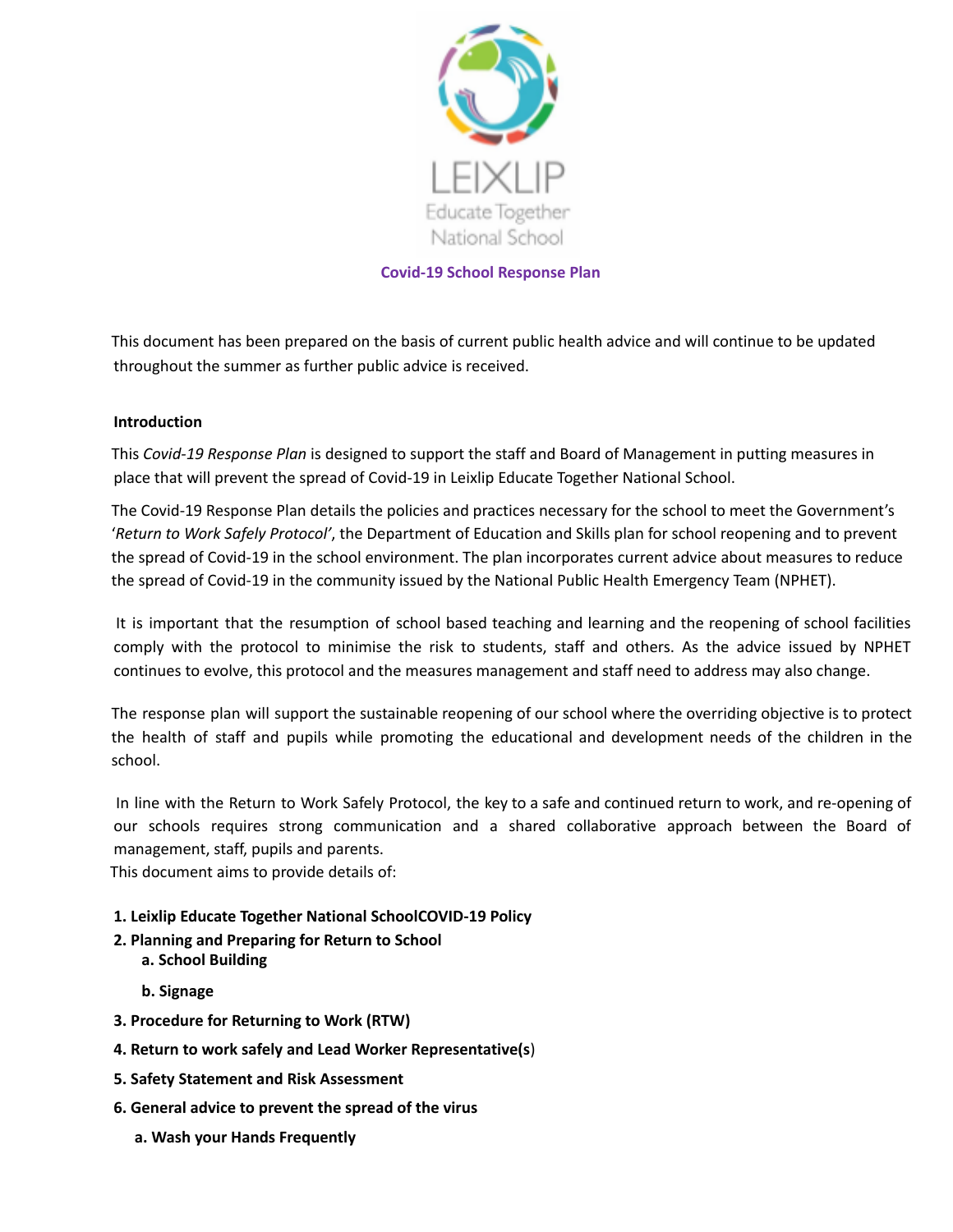- **b. Hand Hygiene and Hand Sanitiser**
- **c. Avoid Touching your Eyes, Nose and Mouth**
- **d. Physical Distancing**
- **e. Practice Respiratory Hygiene**
- **f. What to do**
- **g. What not to do**
- **h. People at Very High Risk (Extremely Vulnerable)**
- **7. Managing the Risk of Spread of Covid-19**
- **8. Control Measures and Prevention Control**
	- **a. Return to Work Form**
	- **b. Induction Training**
	- **c. Induction Training – On-line Video**
	- **d. Hygiene and Respiratory Etiquette**
	- **e. Personal Protective Equipment (PPE)**
	- **f. Wearing of Gloves**
	- **g. Cleaning**
	- **h. Access to the School Building / Contact Log**
	- **I. Ventilation**
	- **i. First Aid / Emergency Procedure**
- **9. Dealing with a suspected case of Covid-19**
- **10. Staff Duties**
- **11. Covid related absence management**
- **12. Employee Assistance and Wellbeing Programme**

The assistance and cooperation of all staff, pupils, parents/guardians, contractors and visitors is critical to the success of the plan.

Every effort is made to ensure the accuracy of the information provided in this document. However, should errors or omissions be identified, please notify us so that appropriate measures can be taken to rectify the same.

**Note:** The plan is a live working document and may be reviewed and amended to take into account new guidance from www.Gov.ie, www.dbei.ie www.hse.ie, www.hpsc.ie, www.hsa.ie; www.education.ie;

#### **1. Leixlip Educate Together National School COVID-19 Policy**

This COVID-19 policy outlines our commitment as a school to implement the plan and help prevent the spread of the virus. The policy will be signed and dated by the Principal and Chairperson of the Board of Management and brought to the attention of staff, pupils, parents and others.

#### **COVID 19 Policy Statement**

Leixlip Educate Together National School is committed to providing as safe and healthy a workplace as possible for all our staff and as safe a learning environment as possible for all our pupils.With that aim, we have developed the following COVID-19 Response Plan. The BOM and all school staff are responsible for the implementation of this plan and a combined effort will help contain the spread of the virus. We will: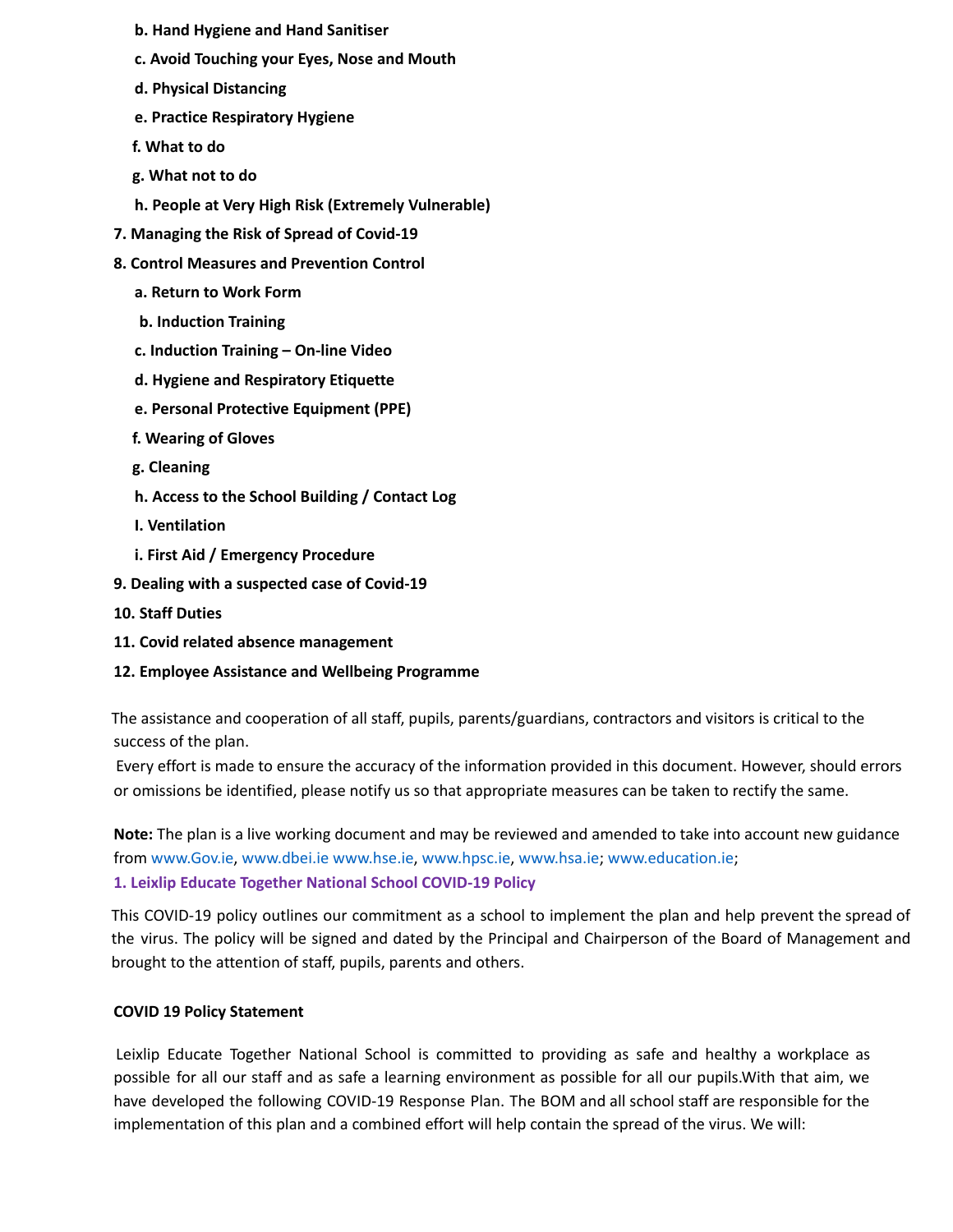• continue to monitor our COVID-19 response and amend this plan in consultation with our staff

• provide up to date information to our staff and pupils on the Public Health advice issued by the HSE and Gov.ie

• display information on the signs and symptoms of COVID-19 and correct hand-washing techniques

• agree with staff, a worker representative who is easily identifiable to carry out the role outlined in this plan

• inform all staff and pupils of essential hygiene and respiratory etiquette and physical distancing requirements

• adapt the school to facilitate physical distancing as appropriate in line with the guidance and direction of the Department of Education and Skills

• keep a contact log to help with contact tracing

• ensure staff and pupils engage with the induction / familiarisation briefing provided by the Department of Education and Skills

• implement the agreed procedures to be followed in the event of someone showing symptoms of COVID-19 while at school

• provide instructions for staff and pupils to follow if they develop signs and symptoms of COVID-19 during school time

• implement cleaning in line with Department of Education and Skills advice

All school staff will be consulted on an ongoing basis and feedback is encouraged on any concerns, issues or suggestions.

This can be done through the Lead Worker Representative: **Noreen Cronin**

## **2. Planning and Preparing for Return to School**

The Board of Management aims to facilitate the resumption of school based teaching and learning and the return to the workplace of staff. The return to the work must be done safely and in strict adherence to the advice and instructions of public health authorities and the Government.

Details for the reopening of the school facility and the applicable controls are outlined in this document.

## *a. School Buildings*

Before re-opening schools in the new school year schools are reminded to check the following: • Does the water system need flushing at outlets following low usage to prevent Legionella disease; • Has school equipment and mechanical ventilation been checked for signs of deterioration or damage before being used again;

• Have bin collections and other essential services resumed

## *b. Signage*

Schools will be required to display signage outlining the signs and symptoms of COVID-19 and to support good hand and respiratory hygiene. The following is a link to the dedicated area of the Health Protection and Surveillance Centre (HPSC) website where there are a number of posters, including those appropriate for primary school pupils, located. Irish versions are also available here.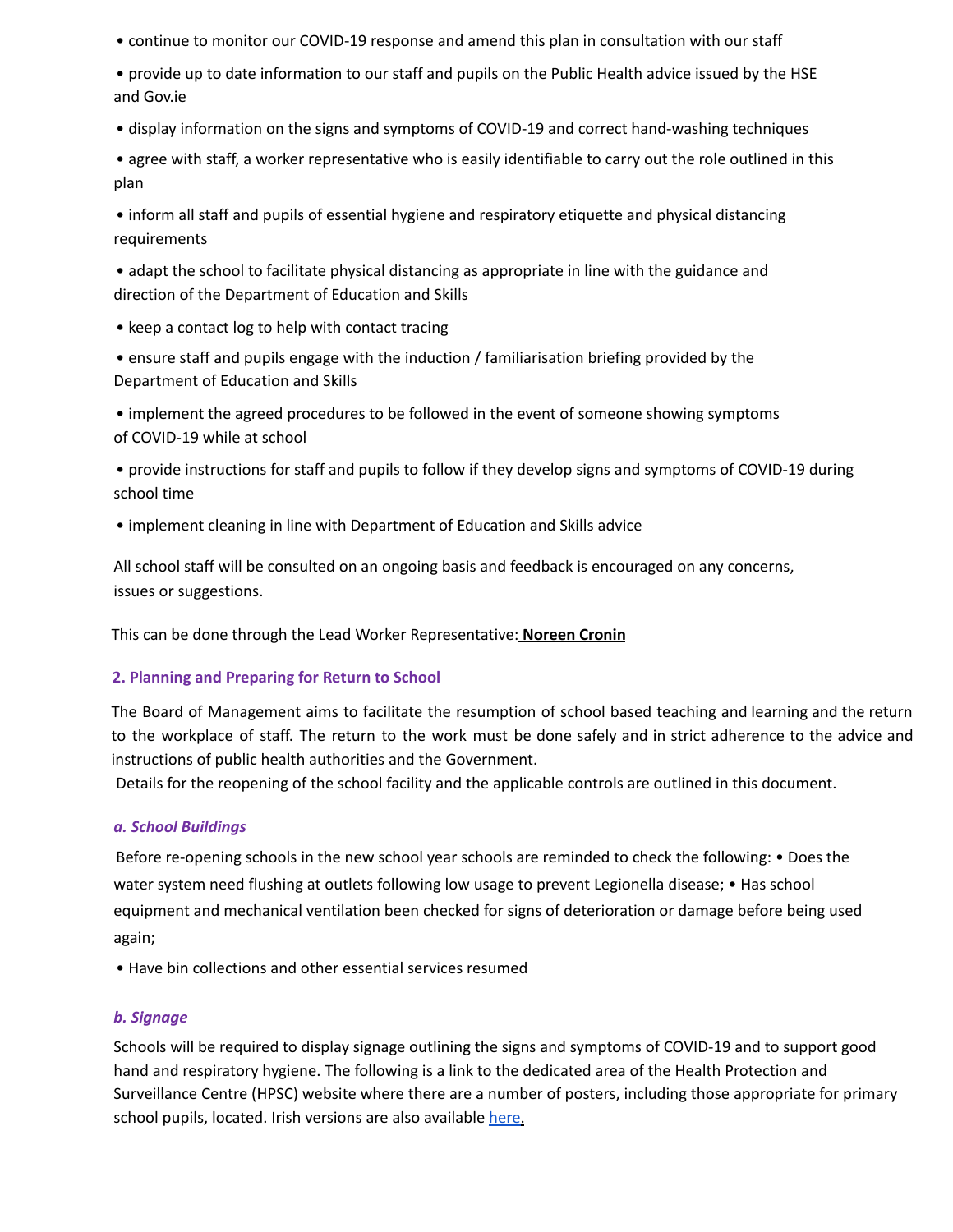The schools can download the posters and display in prominent areas such as offices, corridors, staffroom area, classrooms and toilets. Schools do not need to do this now as the posters may be updated during the summer and further information will issue on signage closer to planned reopening.

#### **3. Procedure for Returning to Work (RTW)**

In order to return to the workplace, staff must complete a **Return to Work (RTW)** form, which is available electronically or from the Principal.

A RTW form should only be completed **at least 3 days** prior to any proposed date of return to the workplace.

On receipt of the completed form the Principal will provide: details of the **Induction Training** for completion by staff prior to the return to the workplace and details of any additional health and safety measures in place in the school to facilitate the staff member's return to the school facility.

**Note: Induction Training for staff will be developed by the Department in consultation with stakeholders and** made available for all schools and staff. A training programme has also been developed by the Board of **Management of Leixlip ETNS which is available to staff.**

### **4. Return to work safely and Lead Worker Representative**

Responsibility for the development and implementation of the Covid-19 Response Plan and the associated control measures lies primarily with the Board of Management and the School Leadership.

The Return to Work Safely protocol provides for an agreed procedure between management and staff to appoint a Lead Worker Representative to carry out a specific role.

**Note: The process for appointment of the Lead Worker representative in schools will be agreed centrally** between the Department of Education and Skills and the education partners. That process, once agreed, will be **circulated to all schools in advance of the re-opening of schools.**

The role of the worker representative) is to ensure that Covid-19 measures are adhered to in the workplace as follows

• Work collaboratively with the employer to ensure, so far as is reasonably practicable, the safety, health and welfare of employees in relation to COVID-19.

• Promote good hygiene practices such as washing hands regularly and maintaining good respiratory etiquette along with maintaining social distancing in accordance with public health advice.

- Assist with the implementation of measures to suppress COVID-19 in the workplace.
- Monitor adherence to measures put in place to prevent the spread of COVID-19.
- Consult with colleagues on matters relating to COVID-19 in the workplace.
- Make representations on behalf of their colleagues on matters relating to COVID-19 in the workplace.

If a staff member has any concerns or observations in relation to the Covid-19 Response Plan and control measures or the adherence to such control measures by staff, parents/guardians, contractors or visitors, he/she should contact the lead worker(s) who will engage with the Principal/BOM.

#### **Name(s) of Lead Worker representative: Noreen Cronin**

All staff, parents/guardians, contractors and visitors have a responsibility both as individuals and collectively to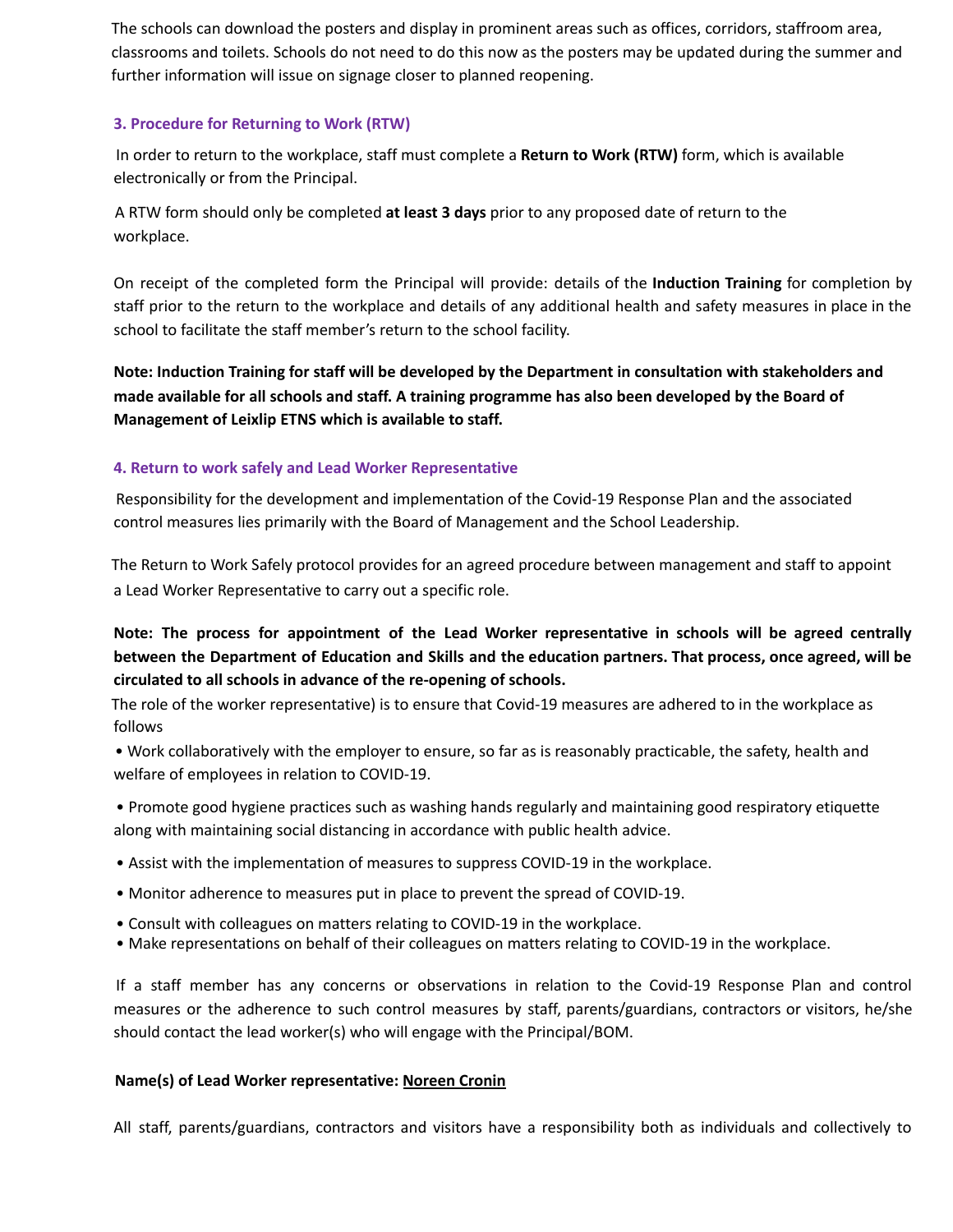have due regard for their own health and safety and that of others and to assist with the implementation of the Covid-19 Response Plan and associated control measures.

#### **5. Safety Statement and Risk Assessment**

COVID-19 represents a hazard in the context of health and safety in the school environment. A risk assessment to identify the control measures required to mitigate the risk of COVID-19 in school settings. Our Risk Assessment document is available for viewing on our website or by email request.

### **6. General advice to prevent the spread of the virus**

In order to prevent the spread of COVID-19 it is important to know and recognise the symptoms. They

are: • High temperature

- Cough
- Shortness of breath or breathing difficulties
- Loss of smell, of taste or distortion of taste

The best way to prevent the spread of COVID-19 in a school is to minimise the risk of introduction of the disease into the school setting in the first place.

This can be achieved through the following measures:

• Promote awareness of COVID-19 and its symptoms amongst staff, pupils, parents and visitors. • Advise staff and parents of pupils who have symptoms of COVID-19 or other acute infectious diseases not to attend school, to phone their GP and follow the HSE guidance on self-isolation.

• Advise staff and parents of pupils who have been identified by the HSE as contact of a person with COVID- 19 not to attend schools and to follow the HSE advice on restriction of movement.

- Ensure that staff and pupils know what to do if they develop symptoms at school.
- Everyone entering the school building should be required to perform hand hygiene with hand sanitiser. •

Visitors to school during the day should be by prior arrangement and should be received at a specific contact point.

Staff, pupils and visitors should at all times adhere to the up to date advice and instructions of the public health authorities in relation to protecting oneself and others against the risk posed by the Covid-19 virus.

Updated advice from the HSE is available on its website  $-\frac{link}{\sqrt{N}}$ 

The Department of Education and Skills will ensure all updated advice is circulated to schools. Leixlip Educate Together National School will arrange for this advice to be circulated to staff, pupils and visitors in a timely manner.

**7. Managing the risk of spread of COVID-19**

#### *a. Wash your Hands Frequently*

Regular hand washing with soap and water is effective for the removal of COVID-19. Follow the HSE guidelines on handwashing: For advice from HSE on how to wash your hands the following link will be helpful: here

#### *b. Hand Hygiene and Hand Sanitisers*

#### **Hand Hygiene**

There is a requirement for access to hand washing facilities after activities that are likely to soil hands, for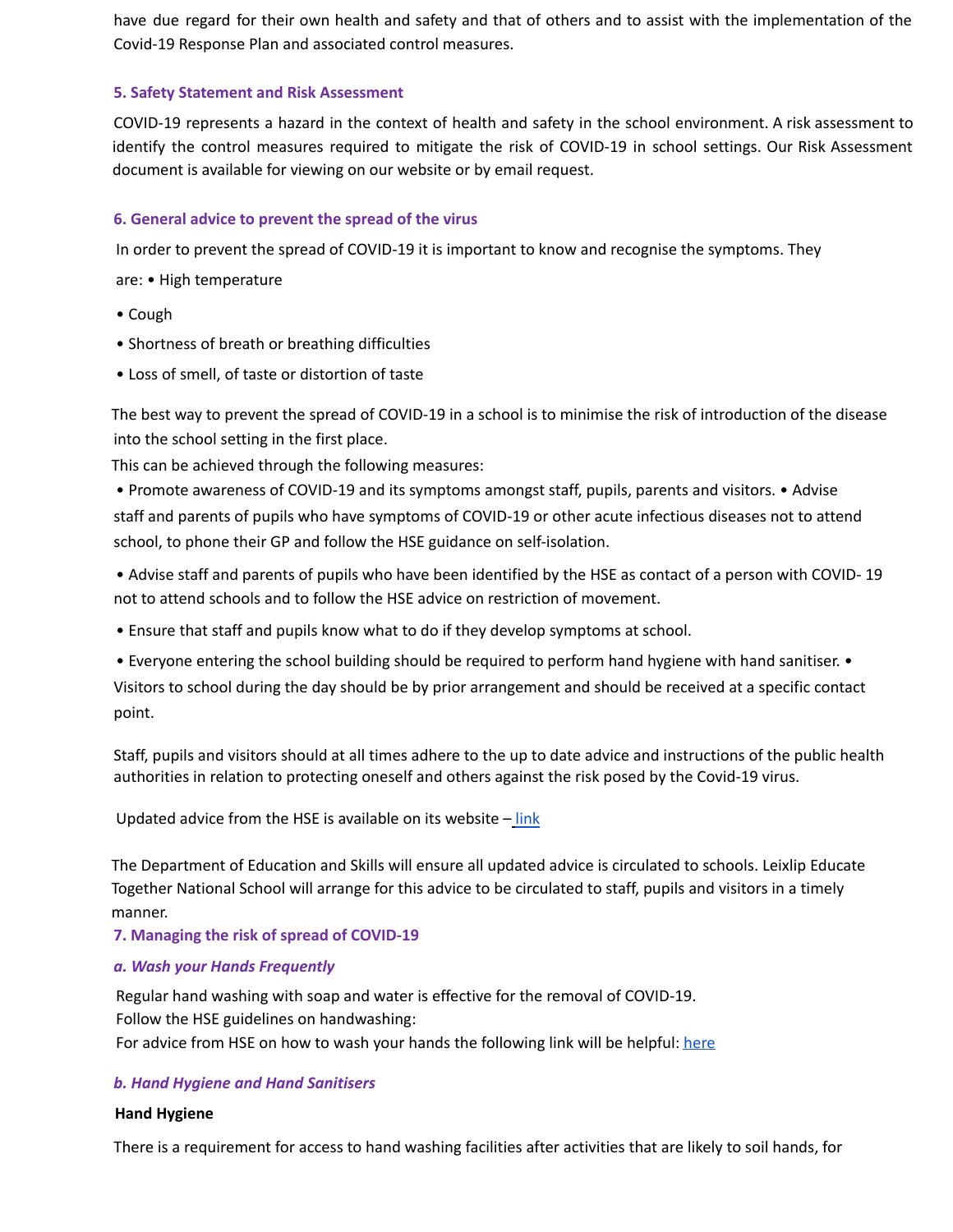example playing outside or certain sporting activities as hand sanitiser does not work on dirty hands

Alcohol-based sanitiser must not be stored or used near heat or naked flame

Hand hygiene can also be achieved by the use of a hand sanitisers (when hands are clean). Hand sanitisers are more readily deployed in school settings to avoid disruption to teaching and learning and to avoid congestion of staff and pupils waiting to use hand washing facilities.

They will be available at entry and exit points and in each classroom.

#### *c. Avoid Touching Eyes, Nose and Mouth*

Why? Hands touch many surfaces and can pick up viruses. Once contaminated, hands can transfer the virus to your eyes, nose or mouth.

### *d. Physical Distancing*

Physical distancing is recommended to reduce the spread of infection in the workplace. **Note: Guidance on the**

**physical distancing requirements will be informed by public health advice for schools.**

### *e. Practice respiratory hygiene*

Make sure you, and the people around you, follow good respiratory hygiene. This means covering your mouth and nose with a tissue or your bent elbow when you cough or sneeze. Then dispose of the used tissue immediately.

By following good respiratory hygiene, you protect the people around you from viruses such as cold, flu and Covid-19.

Good hygiene practices and washing your hands properly and regularly can help stop the spread of the virus. It is, therefore, crucial that all staff adhere to this advice and adopt the following practices as strictly as possible. *f. Do :*

- Wash your hands properly and often
- Cover your mouth and nose with a tissue or your sleeve when you cough and sneeze
- Put used tissues into a bin and wash your hands
- Clean and disinfect frequently touched objects and surfaces.

#### *g. Do Not :*

- Touch your eyes, nose or mouth if your hands are not clean
- Share objects that touch your mouth for example, bottles, cups, cutlery, etc.
- *h. People at Very High Risk (Extremely Vulnerable):*

Current public health guidelines have identified groups who are defined as being at very high risk. The HSE has set out these groups, which include people who:

The list of people in very high risk groups include people who:

- are over 70 years of age even if you're fit and well
- have had an organ transplant
- are undergoing active chemotherapy for cancer
- are having radical radiotherapy for lung cancer
- have cancers of the blood or bone marrow such as leukaemia, lymphoma or myeloma who are at any stage of treatment
- are having immunotherapy or other continuing antibody treatments for cancer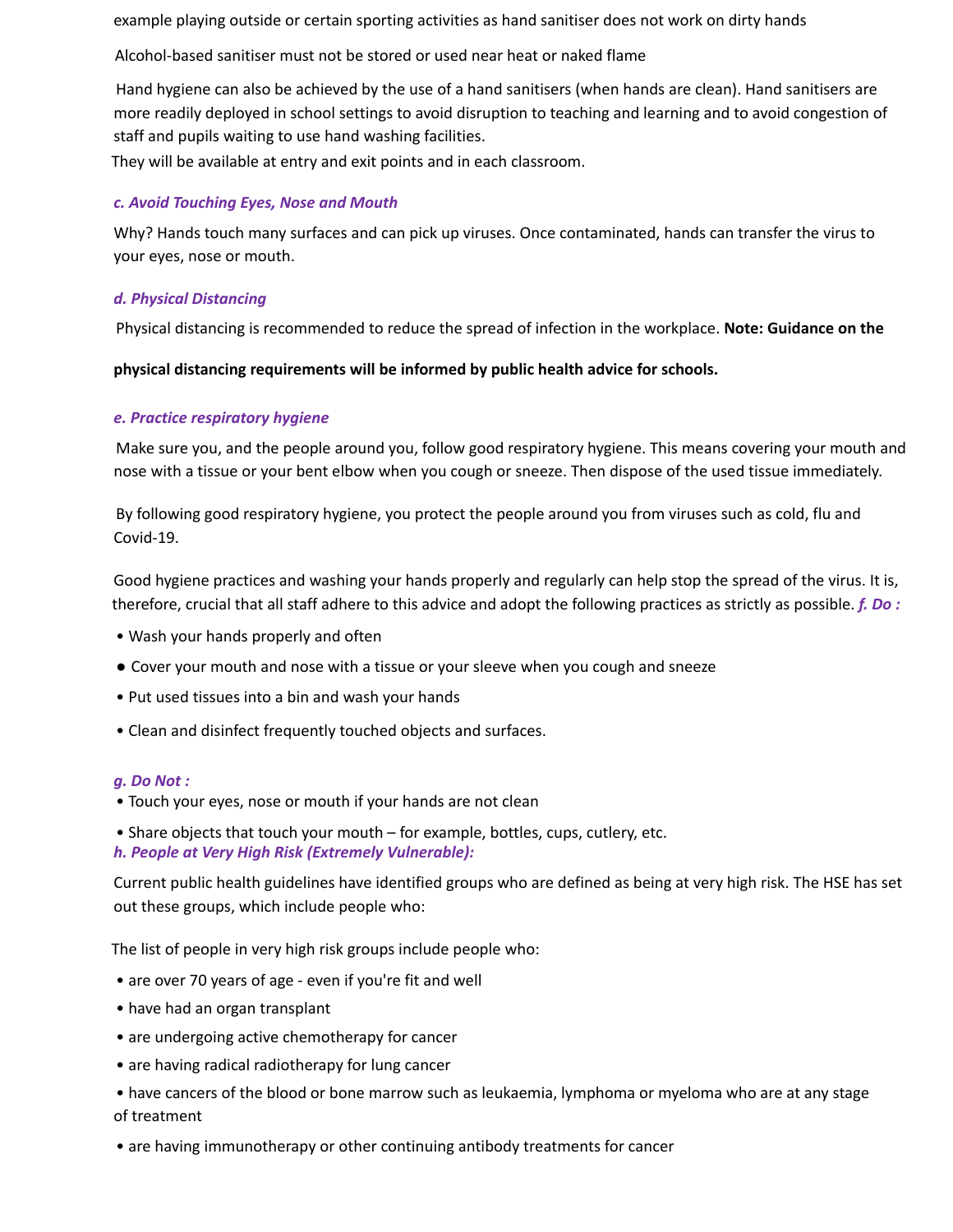• are having other targeted cancer treatments which can affect the immune system, such as protein kinase inhibitors or PARP inhibitors

• have had bone marrow or stem cell transplants in the last 6 months, or who are still taking immunosuppression drugs

• severe respiratory conditions including cystic fibrosis, severe asthma, pulmonary fibrosis, lung fibrosis, interstitial lung disease and severe COPD

• have a condition that means you have a very high risk of getting infections (such as SCID, homozygous sickle cell) • are taking medicine that makes you much more likely to get infections (such as high doses of steroids or immunosuppression therapies)

• have a serious heart condition and you are pregnant

The advice for this group is available from the HSE. Staff who are in this group should self-declare on the Return to Work form if they believe that they are at very high risk. Details of the leave arrangements that will apply will be updated by the Department of Education and Skills.

If the Board/Principal is unsure whether or not staff fall into the very high-risk category, advice will be sought from the Occupational Health Service.

#### *i. Ventilation (new section)*

The Department has published guidance setting out the practical steps for good ventilation in accordance with public health advice 'Practical Steps for the Deployment of Good Ventilation Practices in Schools' The guidance sets out an overall approach for schools that windows should be open as fully as possible when classrooms are not in use (e.g. during break-times or lunch-times (assuming not in use) and also at the end of each school day) and partially open when classrooms are in use. The guidance provides that good ventilation can be achieved in classrooms without causing discomfort, particularly during cold weather. See full guidelines here

#### *J. First Aid*

#### First Aid/emergency procedure

The standard First Aid/Emergency procedure shall continue to apply in Leixlip ETNS. In an emergency or in case of a serious incident, call for an ambulance or the fire brigade on 112/999. Contact the principal or nearest first aider giving details of location and type of medical incident. **8. Control Measures**

#### **Prevention Control**

Infection Prevention Control Measures - To prevent Introduction and Spread of COVID-19 in Schools

Advise staff and pupils to self-isolate or restrict their movements at home if they display any signs or symptoms of COVID-19 and contact their family doctor to arrange a test

Advise staff and pupils not to return to or attend school in the event of the following:

if they are identified by the HSE as a close contact of a confirmed case of COVID-19

if they live with someone who has symptoms of the virus

If they have travelled outside of Ireland; in such instances staff are advised to consult and follow the latest Government advice in relation to foreign travel.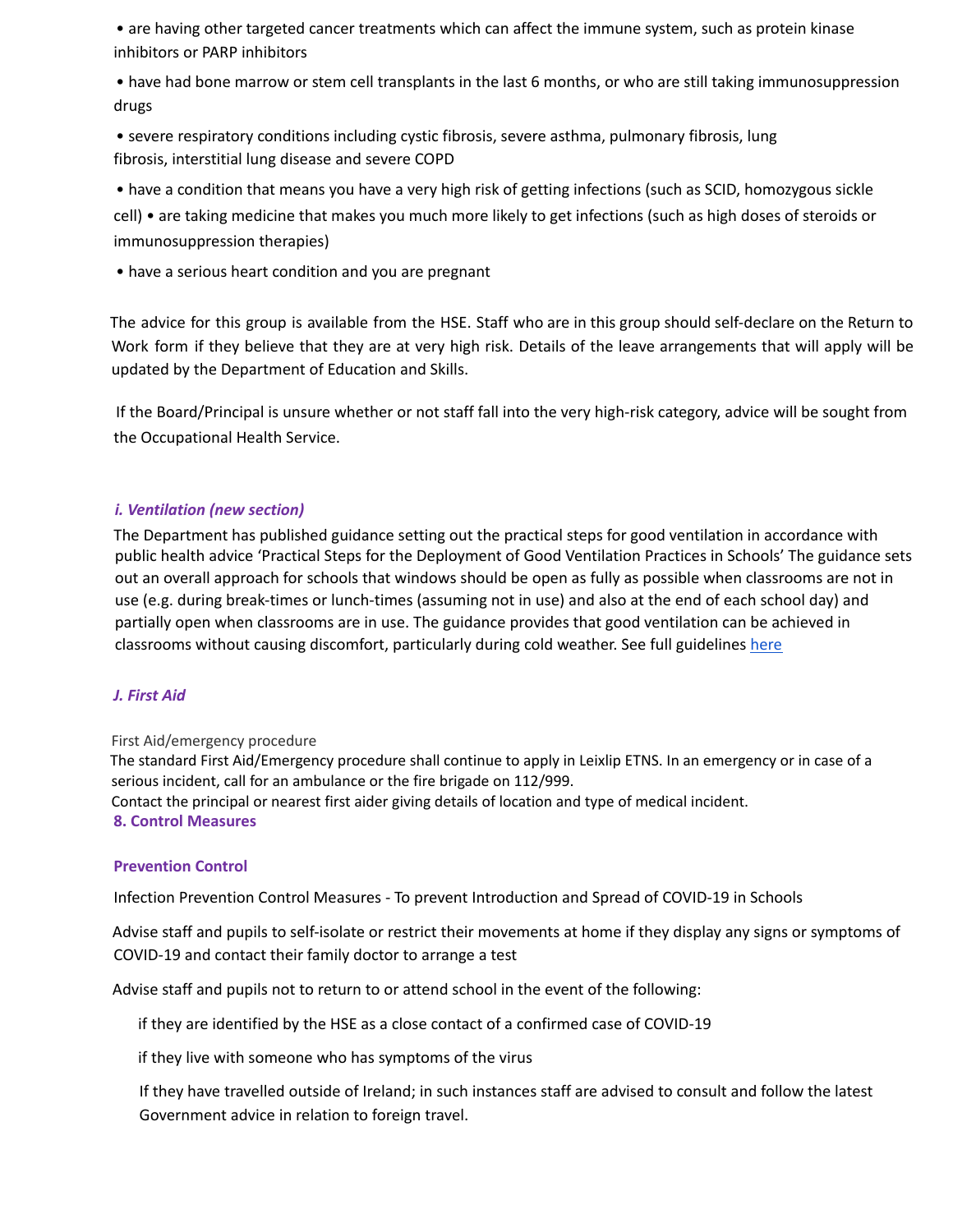Advise staff and pupils to cooperate with any public health officials and the school for contact tracing purposes and follow any public health advice in the event of a case or outbreak in the school;

A range of essential control measures have been implemented to reduce the risk of the spread of Covid-19 virus and to protect the safety, health and welfare of staff, pupils, parents/guardians and visitors as far as possible within the school .

These control measures are outlined in this document.

The control measures shall continue to be reviewed and updated as required on an ongoing basis.

It is critical that staff, pupils, parents/guardians and visitors are aware of, and adhere to, the control measures outlined and that they fully cooperate with all health and safety requirements.

Staff, in particular, should note that they have a legal obligation under Section 13 of the Safety, Health and Welfare at Work Act 2005 to comply with health and safety requirements and to take reasonable care for the *health and safety of themselves, their colleagues and other parties within the workplace.*

The following control measures have been put in place:

#### *a. Return to Work Form*

Staff will be required to complete a RTW form at least 3 days prior to any return to the school facility (see section 2 above). The purpose of the RTW form is to get confirmation from staff that, to the best of his/her knowledge, he/she has no symptoms of Covid-19 and is not self-isolating or cocooning or awaiting the results of a Covid-19 test.

## *b. Induction Training*

All staff will undertake and complete Covid-19 Induction Training prior to returning to the school building. The aim of such training is to ensure that staff have full knowledge and understanding of the following:

- Latest up to-date advice and guidance on public health
- Covid-19 symptoms
- What to do if a staff member or pupil develops symptoms of Covid-19 while at

school • Outline of the Covid-19 response plan

Staff will be kept fully informed of the control measures in place in the school and their duties and responsibilities in preventing the spread of Covid-19 and with any changes to the control measures or guidance available from the public health authorities.

If a staff member is unsure about any aspect of the Covid-19 Response Plan, the associated control measures, or his/her duties, he/she should immediately seek guidance from the Principal.

Note: Induction Training for reopening schools in the new school year will be developed by the Department in **consultation with stakeholders and made available for all schools and staff/**

#### *c. Induction Training for Return to School*

The Department has prepared short induction training for schools operating the summer provision this year. It is intended that this training will be updated and become more comprehensive to cover all aspects of the return to school safely protocols. The Induction training for the Summer Provision may be of interest in the context of the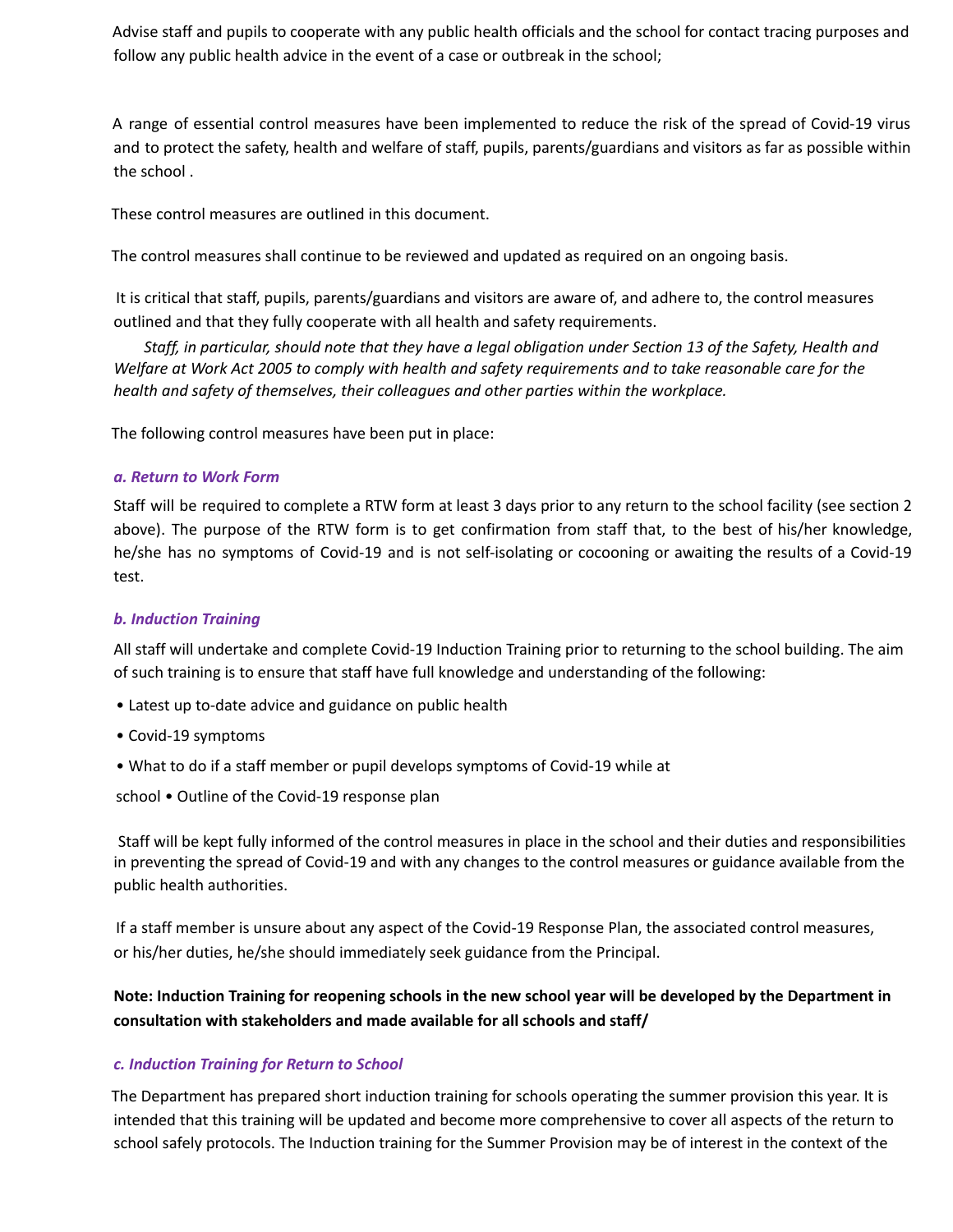kind of training which staff will need to undertake is available at this link.

#### *d. Hygiene and Respiratory Etiquette*

It is crucial that all staff, pupils, parents/guardians, contractors and visitors are familiar with, and adopt, good hand and respiratory hygiene practices.

Guidance documentation and Information posters will be available at various locations within the school facility. Information posters will be prominently displayed at appropriate locations within the school facility including offices, corridors, staffroom area, classrooms and toilet areas. Such are intended to inform but also remind everyone about the importance of hygiene in preventing the spread of Covid-19 virus and protecting health and safety.

Handwashing facilities and/or hand sanitisers are available at multiple locations within the school facility and should be available in each classroom.

#### *e. Use of Personal Protective Equipment (PPE)*

#### **PPEPage**

All staff will wear a face covering, in line with current health advice, where physical distancing cannot be guaranteed. A visor may be used in place of a face covering in limited circumstances in agreement with the school management. For some staff, face coverings will need to be used constantly due to the nature of certain work activities, work areas and the impossibility of maintaining a physical distance of two metres. A visor may be used as well as a face mask in certain circumstances e.g.

- Performing intimate care
- Where a suspected case of Covid-19 is identified while the school is in operation
- Where there is prolonged close contact and/or exposure to fluid / respiratory droplets is likely.

Appropriate PPE will be made available by the Board of Management Where staff provide healthcare to children with medical needs in the school environment they should apply standard precautions as per usual practice.

#### **Medical Grade Masks**

Schools must provide medical grade masks in the EN16483 category to all SNAs and teachers in special schools and special classes and those staff by necessity that need to be in close and continued proximity with pupils with intimate care needs including School Bus Escorts.

#### *f. Wearing of Gloves:*

Disposable gloves may be used in certain situations e.g. intimate care or in situations where there is exposure to bodily fluids or respiratory droplets. They will be safely disposed of after each use.

#### *g. Cleaning*

Arrangements for more regular and thorough cleaning of areas and surfaces within the school will be made. Regular and thorough cleaning of communal areas and frequently touched surfaces shall be conducted, in particular, toilets, lifts, door handles and kitchens. Cleaning will be performed regularly and whenever facilities or surfaces are visibly dirty.

All staff will have access to cleaning products and will be required to maintain cleanliness of their own work area. Under no circumstances should these cleaning materials be removed from the building.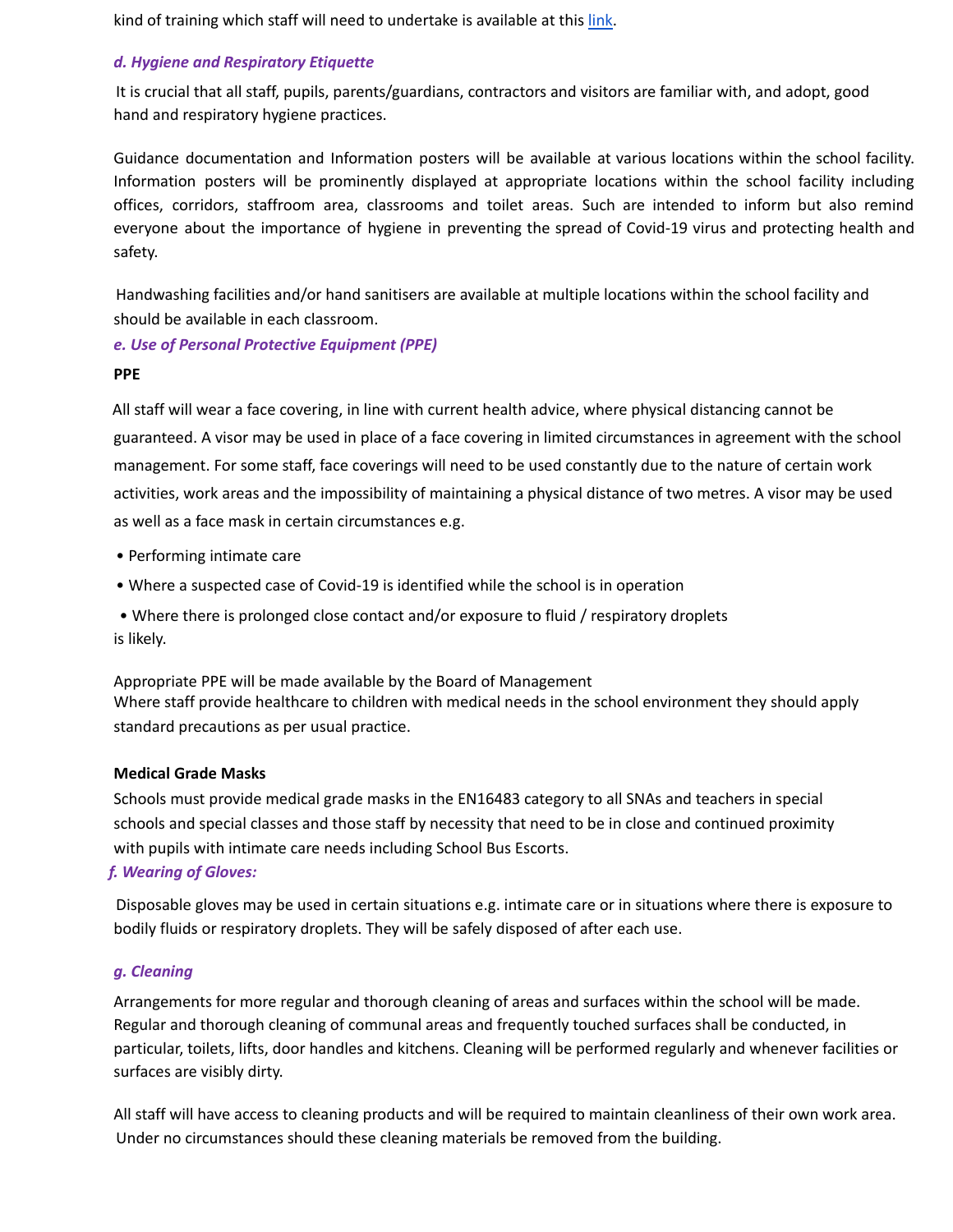Staff should thoroughly clean and disinfect their work area before and after use each day. There will be regular collection of used waste disposal bags from offices and other areas within the school facility**.** Staff must use and clean their own equipment and utensils (cup, cutlery, plate etc.).

# *h. Access to the school building /contact log*

Access to the school facility will be in line with agreed school procedures.

Arrangement for necessary visitors such as contractors and parents/guardians will be restricted to essential purposes and limited to those who have obtained prior approval from the Principal.

The prompt identification and isolation of potentially infectious individuals is a crucial step in restricting the spread of the virus and protecting the health and safety of the individuals themselves and other staff, contractors and visitors at the workplace. A detailed sign in/sign out log of those entering the school facilities should be maintained. The school should maintain a log of staff and students contacts. In addition the school will maintain a visitor contact log.

# *i. First Aid/emergency procedure*

The standard First Aid/Emergency procedure shall continue to apply in Leixlip Educate Together National School. In an emergency or in case of a serious incident, call for an ambulance or the fire brigade on 112/999. Contact the principal or nearest first aider giving details of location and type of medical incident.

## **9. Dealing with a suspected case of Covid-19**

# **School staff should be encouraged to download the HSE COVID-19 tracker app to assist Public Health for contract tracing purposes both in and out of the school setting.**

Staff or pupils should not attend school if displaying any symptoms of Covid-19. The following outlines how Leixlip Educate Together National School will deal with a suspected case that may arise during the course of work.

The shower-room in the classroom lobby area had been identified as an isolation area. Should there be more than one person displaying signs of Covid-19, the wheel-chair acceptable bathroom in the administration area may be considered as an isolation area. Should there be additional cases, other less-frequently spaces will be considered for isolation. Ideally, the designated isolation area should be behind a closed door and away from other staff and pupils.

If a staff member/pupil displays symptoms of Covid-19 while at work in Leixlip Educate Together National School the following are the procedures to be implemented:

• If the person with the suspected case is a pupil, the parents/guardians should be contacted immediately • Isolate the person and have a procedure in place to accompany the individual to the designated isolation area via the isolation route, keeping at least 2 metres away from the symptomatic person and also making sure that others maintain a distance of at least 2 metres from the symptomatic person at all times • Provide a mask for the person presenting with symptoms if one is available. He/she should wear the mask if in a common area with other people or while exiting the premises

• Assess whether the individual who is displaying symptoms can immediately be directed to go home/be brought home by parents and call their doctor and continue self-isolation at home

• Facilitate the person presenting with symptoms remaining in isolation if they cannot immediately go home and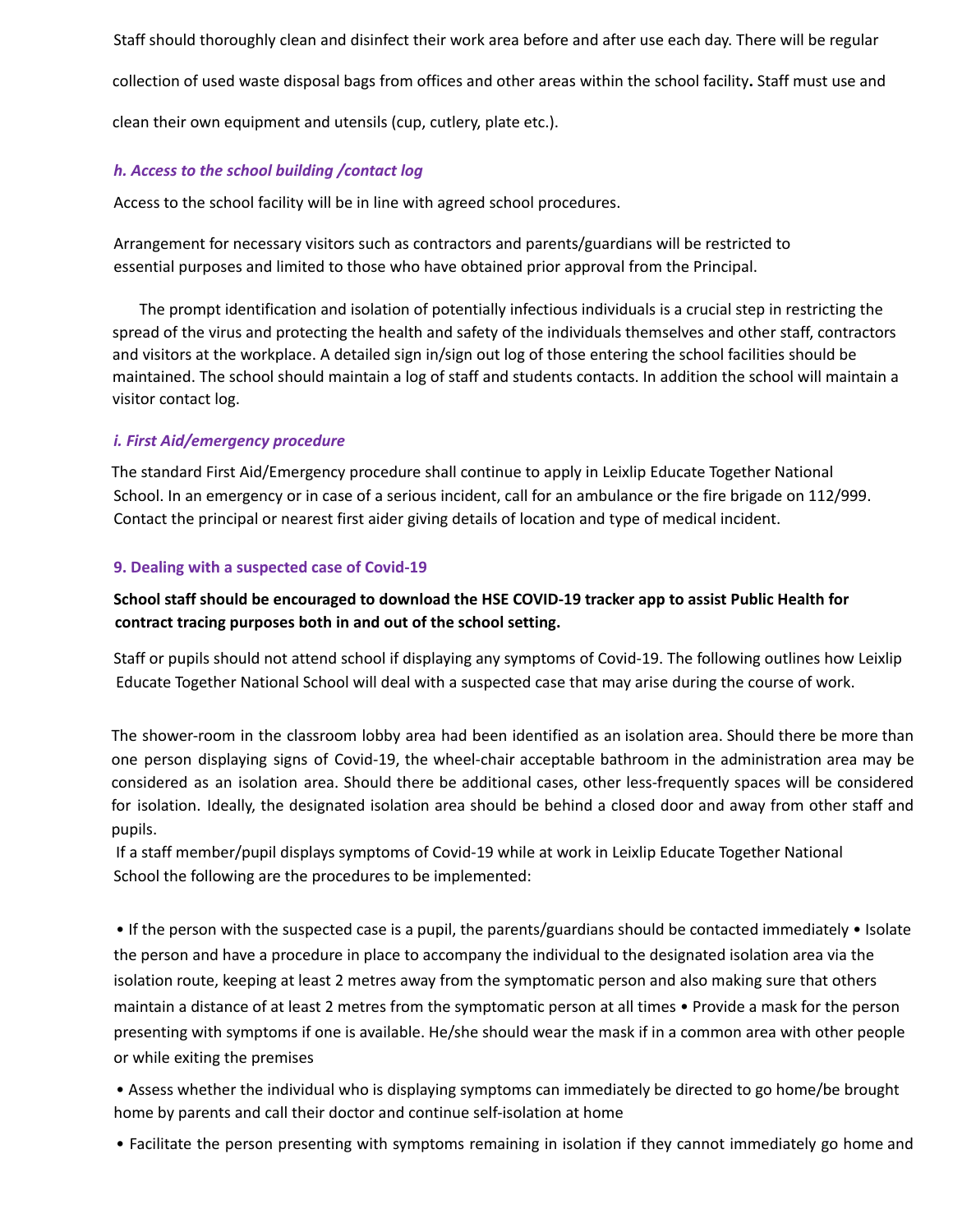facilitate them calling their doctor. The individual should avoid touching people, surfaces and objects. Advice should be given to the person presenting with symptoms to cover their mouth and nose with the disposable tissue provided when they cough or sneeze and put the tissue in the waste bag provided

• If the person is well enough to go home, arrange for them to be transported home by a family member, as soon as possible and advise them to inform their general practitioner by phone of their symptoms. Public transport of any kind should not be used

• If they are too unwell to go home or advice is required, contact 999 or 112 and inform them that the sick person is a Covid-19 suspect.

- Carry out an assessment of the incident which will form part of determining follow-up actions and recovery
- Arrange for appropriate cleaning of the isolation area and work areas involved.

The HSE will inform any staff/parents who have come into close contact with a diagnosed case via the contact tracing process. The HSE will contact all relevant persons where a diagnosis of COVID-19 is made. The instructions of the HSE should be followed and staff confidentiality is essential at all times.

#### **10. Staff Duties**

Not to return to or attend school in the event of the following:

if they live with someone who has symptoms of the virus

If they have travelled outside of Ireland; in such instances staff are

advised to consult and follow latest Government advice in relation to foreign travel.

Cooperate with any public health personnel and their school for contact tracing purposes and follow any public health advice given in the event of a case or outbreak in their school

Undergo any COVID-19 testing that may be required in their school as part of mass or serial testing as advised by Public Health

Staff have a statutory obligation to take reasonable care for their own health and safety and that of their colleagues and other parties. In order to facilitate a safe return to work, these duties include, but are not limited to, the following:

• Adhere to the School Covid-19 Response Plan and the control measures outlined. The cooperation and assistance of all staff is essential to reduce the risk of spread of Covid-19 and to protect health and safety as far as possible within the school. All staff have a key role to play

• Coordinate and work with their colleagues to ensure that physical distancing is maintained • Make themselves aware of the symptoms of Covid-19 and monitor their own wellbeing • Self-isolate at home and contact their GP promptly for further advice if they display any symptoms of Covid- 19 • Not return or attend school if they have symptoms of Covid-19 under any circumstances. • If they develop any symptoms of Covid-19 whilst within the school facility, they should adhere to the procedure outlined above

• Complete the RTW form before they return to work

• Must inform the Principal if there are any other circumstances relating to Covid-19, not included in the form, which may need to be disclosed to facilitate their safe return to the workplace

• Must complete Covid-19 Induction Training and any other training required prior to their return to school • Must be aware of, and adhere to, good hygiene and respiratory etiquette practices

• Keep informed of the updated advice of the publ**ic** health authorities and comply with same.